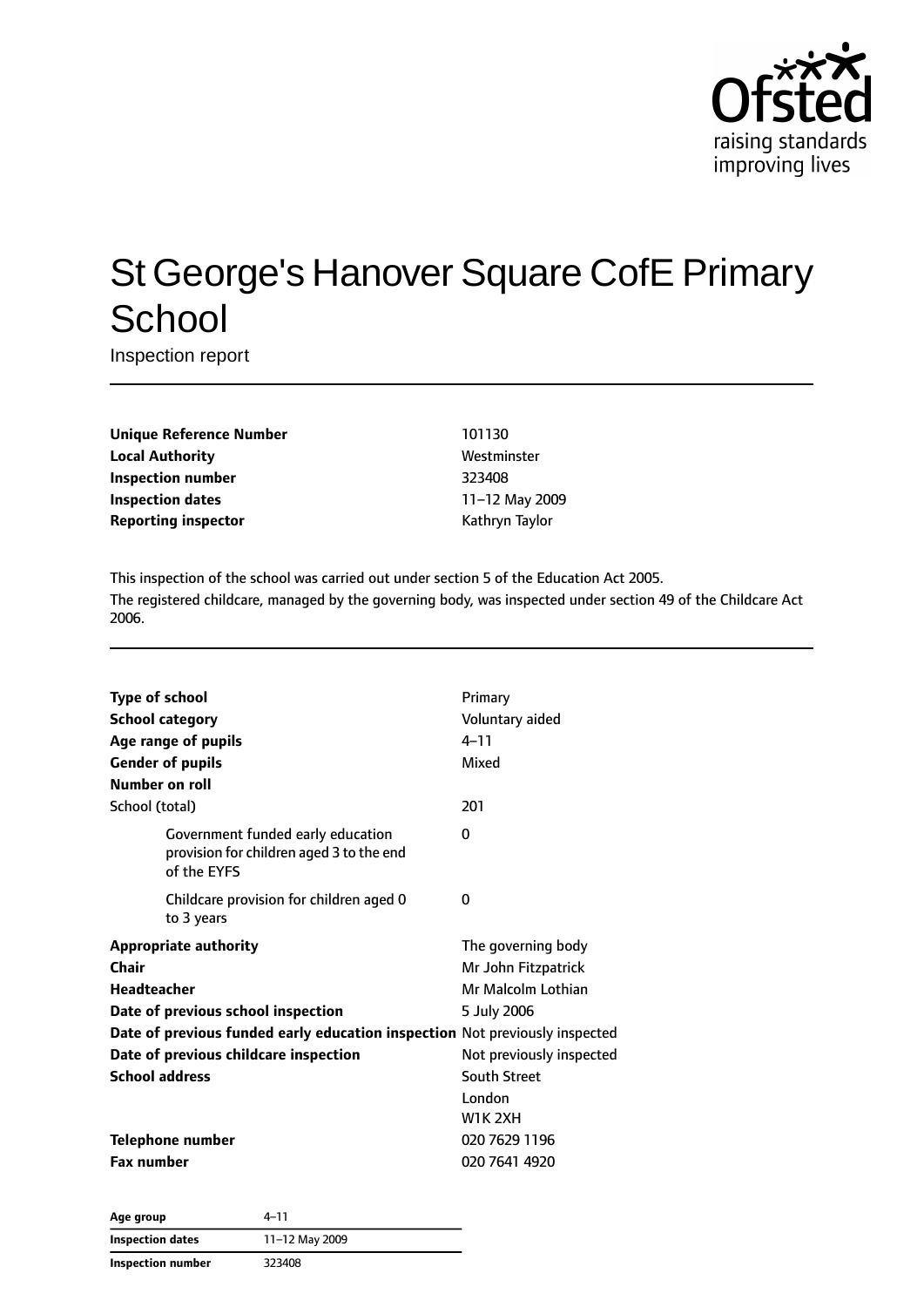.

<sup>©</sup> Crown copyright 2009

Website: www.ofsted.gov.uk

This document may be reproduced in whole or in part for non-commercial educational purposes, provided that the information quoted is reproduced without adaptation and the source and date of publication are stated.

Further copies of this report are obtainable from the school. Under the Education Act 2005, the school must provide a copy of this report free of charge to certain categories of people. A charge not exceeding the full cost of reproduction may be made for any other copies supplied.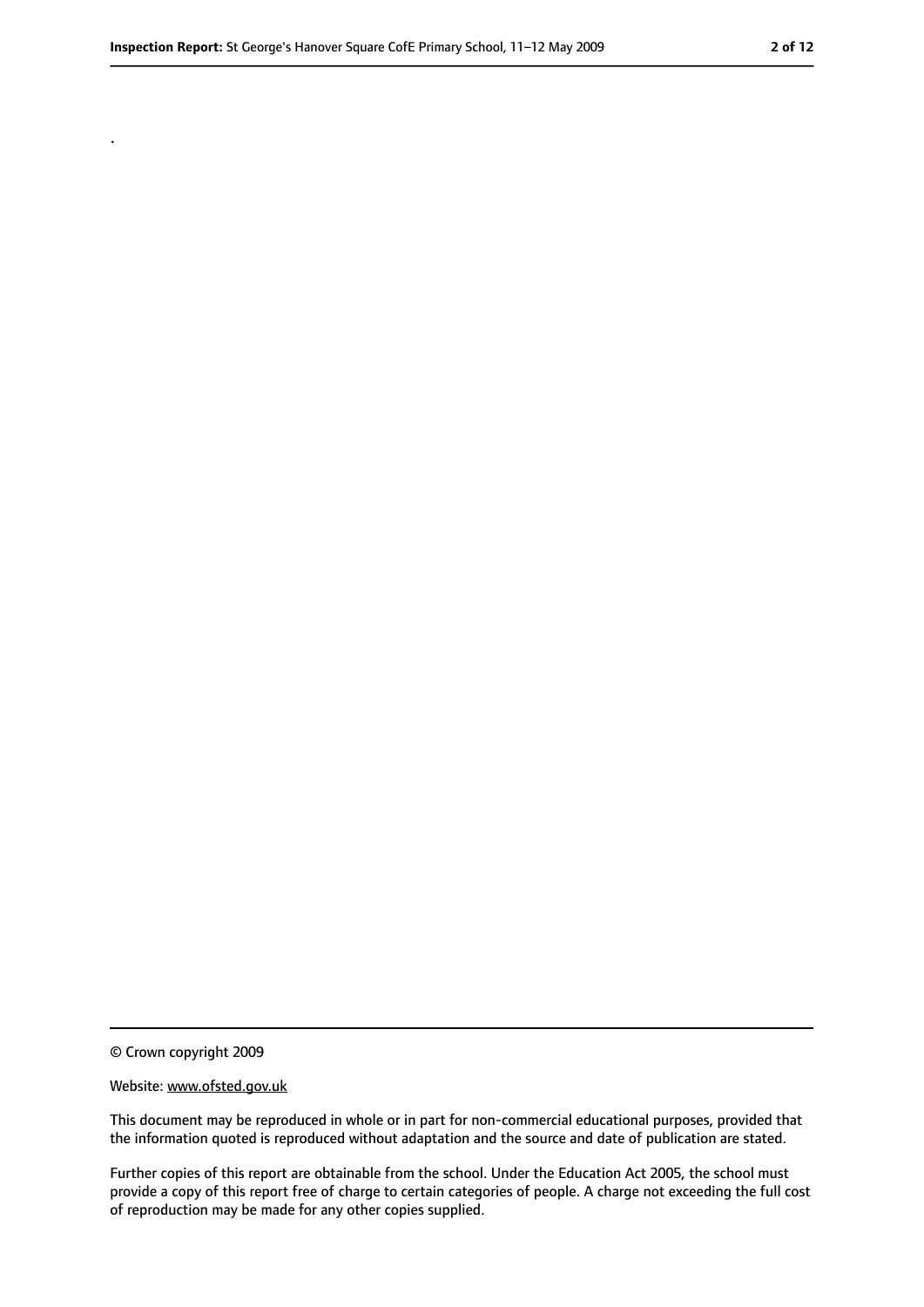# **Introduction**

The inspection was carried out by two Additional Inspectors.

#### **Description of the school**

The intake of this small school is ethnically diverse. The proportion of pupils from homes where English is not the first language is well above average. A slightly lower than average proportion of pupils are identified as having learning difficulties and/or disabilities. Free school meals entitlement is below average. The proportion of pupils joining and leaving school at times other than the usual times is above average. Children enter the Early Years Foundation Stage in Reception. The school has gained the Activemark and the Healthy School Award.

#### **Key for inspection grades**

| Grade 1 | Outstanding  |
|---------|--------------|
| Grade 2 | Good         |
| Grade 3 | Satisfactory |
| Grade 4 | Inadequate   |
|         |              |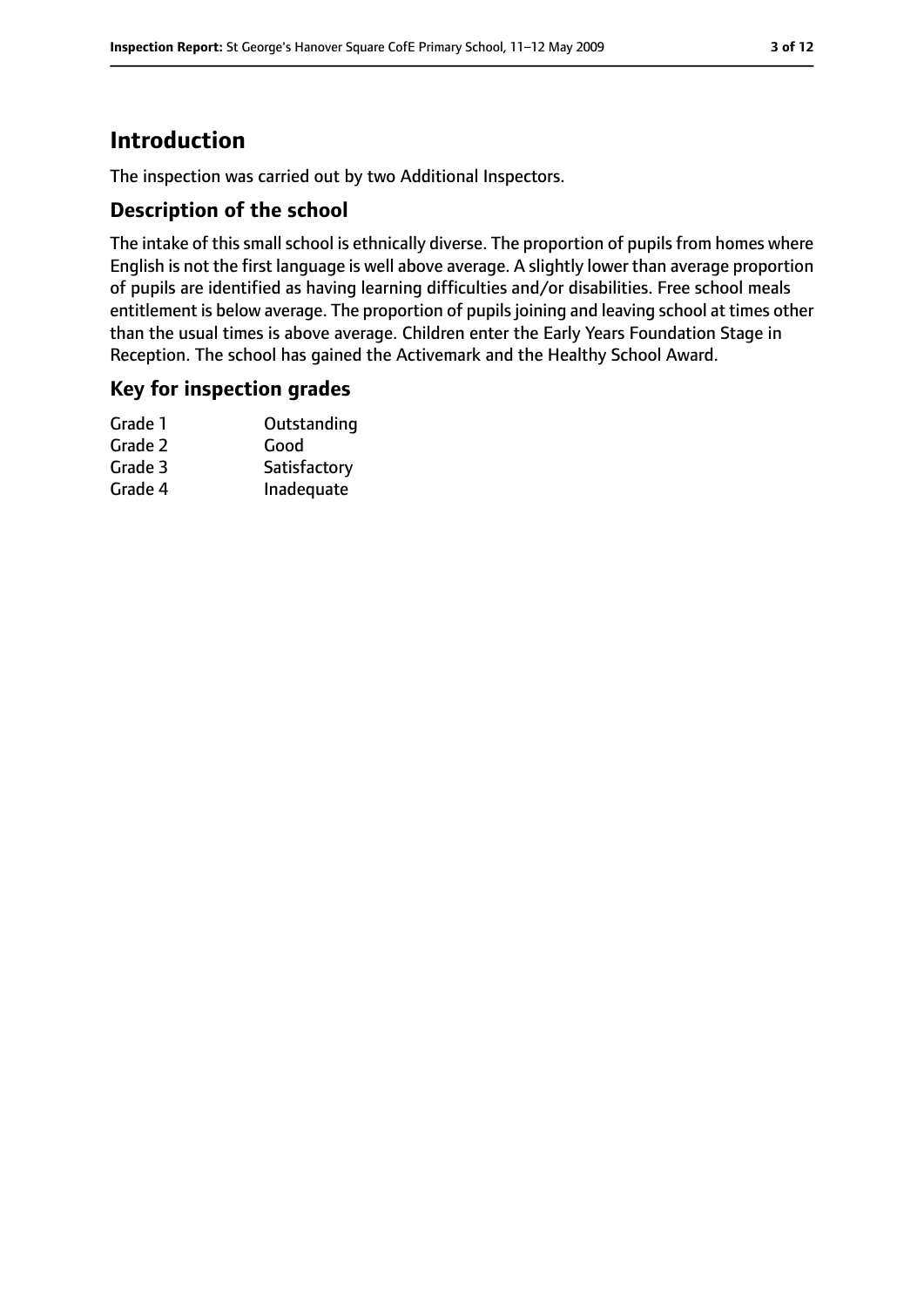# **Overall effectiveness of the school**

#### **Grade: 3**

St George's CofE Primary is a satisfactory school with a strong Christian ethos. Staff work well with parents and other agencies to promote pupils' well-being. Parents really appreciate the distinctive character and values of the school that the headteacher has developed over time. Many go to great lengths to choose this school for their children.

Achievement and standards are good. Standards reached at the end of Reception, Years 1 and 2 are improving each year. Standards at the end of Year 6 are well above average in mathematics and science. They are above average in English. Although pupils' reading skills are very well developed across the school, writing standards are not as high. The school is therefore rightly focused on raising writing standards further by, for example, providing more opportunities for pupils to write at length. This is having a positive impact in some classes, though inspection evidence suggests that more attention should be given to teaching pupils to apply previously learned literacy skills and handwriting skills to their day-to-day written work.

Although pupils' progress is not always consistent across classes, due to variations in the quality of teaching, pupils make good overall progress during their time at the school. Several factors contribute to pupils' good progress, despite the inconsistencies in teaching. These include pupils' inherent capabilities, their good attitudes to learning and their eagerness to do well. The school also tracks individuals' progress carefully and uses the information well to identify those who need further challenge or support, and then provides additional one-to-one or small-group teaching to help these pupils to keep up.

Pupils' personal development, and their spiritual, moral, social and cultural development, are good. Pupils also understand how to stay safe and healthy. They develop good social skills, and are polite and friendly. Pupils told inspectors how much they enjoy school and opportunities to get involved in activities such as the choir, the excellent range of out-of-school activities, and after-school clubs. Pupils' well-developed social skills, along with their good basic skills, mean they are well prepared for secondary school by the time they leave.

Teaching and learning are satisfactory. In classes lower down in the school and in Year 6, teaching is often good, because staff really motivate pupils and have high expectations of their work and efforts. Although there are examples of good teaching in Years 3 to 5, progress is also slow in some lessons. This is because the tasks set do not build sufficiently on what pupils already know and can do. Questioning also does not do enough to challenge pupils' thinking or check their understanding. Marking of pupils' work across the school is variable in quality and is irregular in some classes - a weakness also highlighted by a few parents.

The school provides a good curriculum. Early Years Foundation Stage provision is good. The curriculum in Years 1 to 6 promotes the basic skills and pupils' enjoyment and personal development well. It also includes an excellent number and range of after-school activities, visits and visitors to school that develop pupils' interests and their cultural and spiritual development very well. Care, guidance and support are satisfactory. There are strengths in aspects of pastoral care, and academic guidance is satisfactory and improving.

Leadership and management are satisfactory. Monitoring of teaching, learning and pupils' work happens more frequently than at the time of the last inspection, and involves subject leaders, as well as senior leaders. However, monitoring is still neither regular nor rigorous enough to identify and address any weaknesses promptly.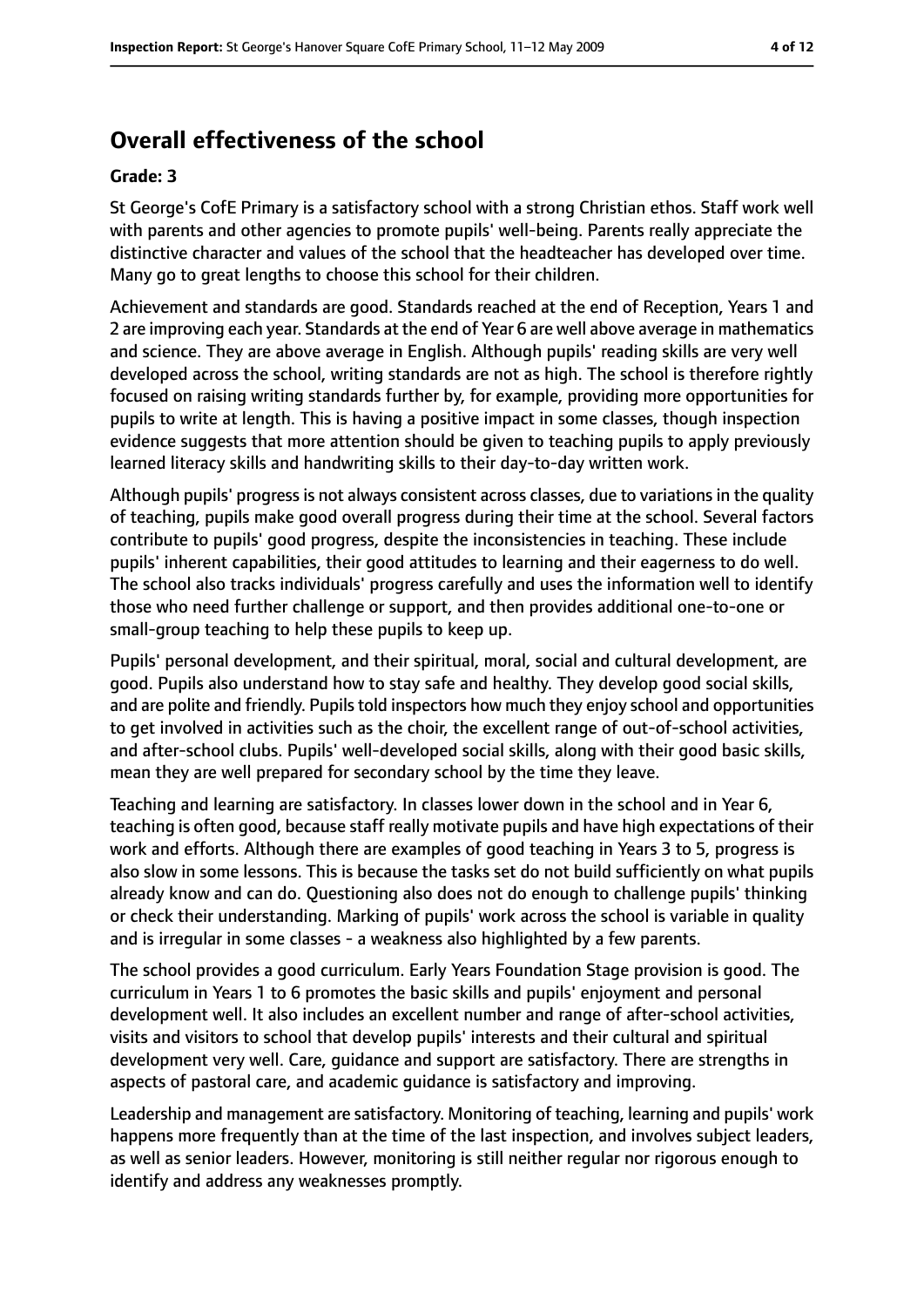Most parents are very happy with the school. Those who spoke to an inspector or wrote comments in the questionnaires expressed their deep appreciation of the contribution the school is making in the children's lives. A noticeable minority of parents, however, also said that they would like to see improvements in some areas, and for the school to seek and respond to their views more readily.

## **Effectiveness of the Early Years Foundation Stage**

#### **Grade: 2**

Most children joining Reception have previously attended a nursery, and enter school with above average attainment. They have a good disposition and attitudes to learning, and particular strengths in some aspects of communication language and literacy. Parents commented on the ease with which their child settled in school, noting, for example, that, 'My child started school in January and has settled extremely quickly. She feels happy, and the school is welcoming and friendly.' Children's personal development is good. Staff provide a warm welcome. They really help children to develop independence, form friendships, take turns, and respect each other's feelings.

Children progress well because of the good teaching. They make particularly good progress in reading and early writing skills. Many have already mastered the skills of applying their phonic knowledge to reading and emergent writing activities. Children speak with confidence, and in many cases show a good knowledge and understanding of the world, often recounting detailed experiences from outside school. They explore minibeasts in the environment with enthusiasm, and talk about their experience of planting seeds outside.

Carefully planned lessons ensure that children receive a broad and balanced range of activities and experiences, including direct teaching of the basic skills, creative activities, and opportunities for playing with construction kits and larger equipment outside. The staff work hard to overcome the limitations of the building, which poses some restrictions on independent activities and lacks immediate access to outdoor learning. Welfare arrangements are good and the children's safety and well-being is emphasised at all times. The new teacher, under the supervision of the deputy headteacher, provides satisfactory leadership. She has made a promising start in making further improvements to provision and day-to-day assessments.

#### **What the school should do to improve further**

- Raise standards in writing in Years 3 to 6 further by placing more emphasis on teaching pupils how to apply the skills they learn to their future work.
- Improve the quality of teaching and learning, especially teachers' marking, questioning skills and their ability to plan and deliver lessons that meet the needs of different ability groups.
- Bring greater rigour to the way that leaders monitor and evaluate provision and its impact on pupils' learning and progress, so as to bring about improvements more quickly.

A small proportion of the schools whose overall effectiveness is judged satisfactory but which have areas of underperformance will receive a monitoring visit by an Ofsted inspector before their next section 5 inspection.

# **Achievement and standards**

#### **Grade: 2**

Although there is a wide spread of attainment and some year-on-year variations, overall attainment on entry is above average. The improvements to Early Years Foundation Stage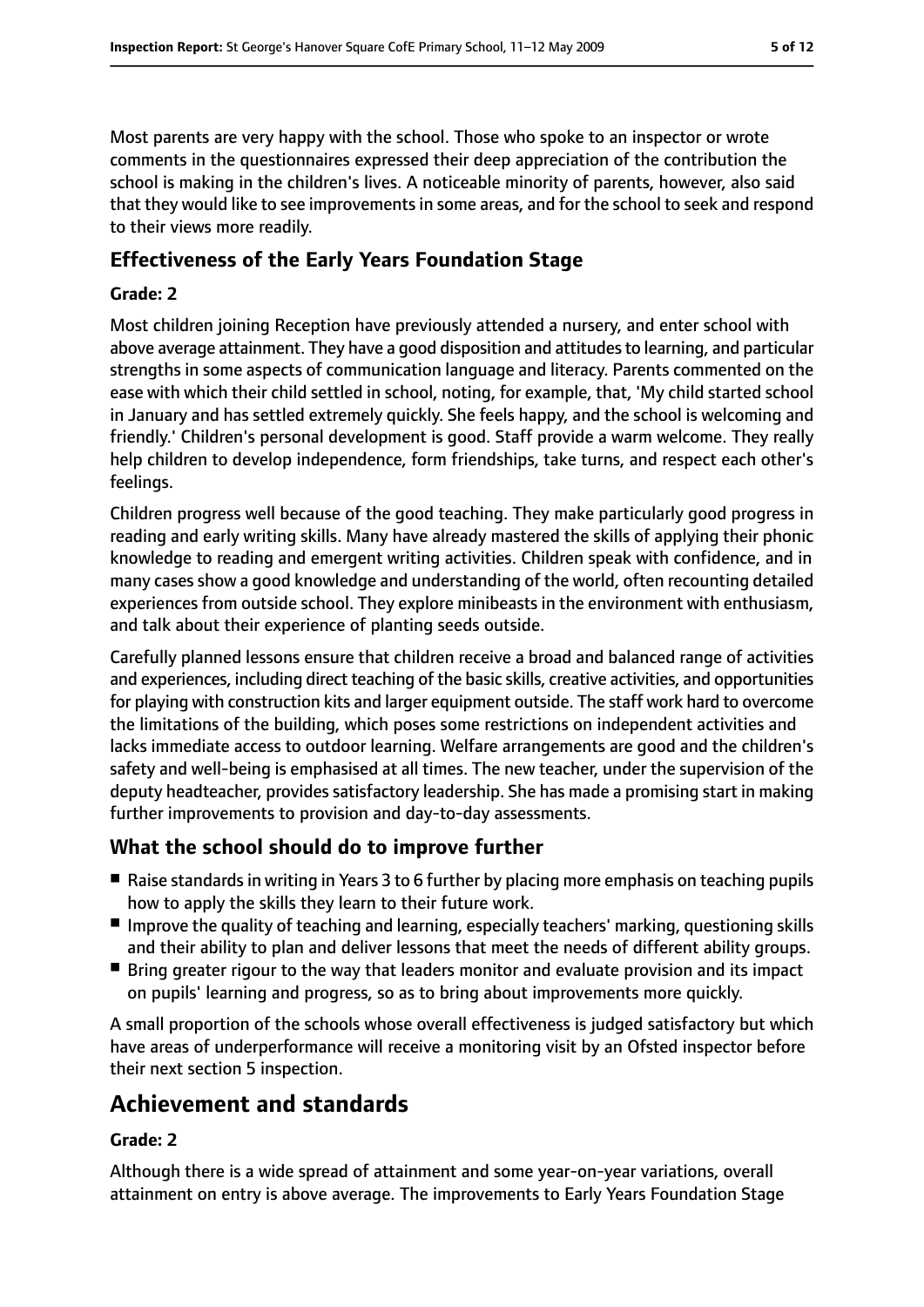provision in recent years ensure that children make good progress across all areas of learning. Standards on entry to Year 1 are therefore rising, and were well above average in 2008.

Pupils' progress during Years 1 and 2 and the standards reached by the end of Year2 have also improved since the last inspection, and are now good. In 2008, reading, writing, and mathematics standards were above average. Pupils currently in Year 2 are set to attain similar standards by the end of this year.

Standards at the end Year 6 have been subject to some year-on-year variations, but usually exceed national standards. In 2008 almost all pupils at least met the challenging targets set for them, and some exceeded them. English standards were above average, and mathematics and science standards were well above average. Standards in the current Year 6 are broadly similar to those attained last year, and the school is on course to meet its targets.

Boys and girls, and pupils from minority ethnic groups, attain similar standards. Pupils of all abilities, including those with learning difficulties and/or disabilities, achieve well during their time in the school. Pupils who join the school late also progress at a similar rate to other pupils. Pupils' progress across the school is not, however, always consistent, as was the case at the time of the last inspection. At the current time, progress is more rapid in the Early Years Foundation Stage and Years 1, 2 and 6 than elsewhere in the school.

# **Personal development and well-being**

#### **Grade: 2**

Pupils are friendly and courteous and have good attitudes to learning. Most attend regularly. Racial harmony is good; pupils from very diverse backgrounds play and work well together. Pupils participate in regular physical exercise during lessons, break times, after-school activities and competitive sports. Pupils make a good contribution to the school and to the local and wider communities. For example they regularly contribute to charities, get involved in the church and community events and carry out tasks around the school. Buddies help befriend younger pupils and those arriving new to the school at other times. Through the school council, pupils regularly contribute to the decision-making process. Pupils behave very well in lessons. In less formal situations, for example in the dining hall, playground and when moving around the school, behaviour is on occasions only satisfactory.

# **Quality of provision**

## **Teaching and learning**

#### **Grade: 3**

Teaching and learning in Reception, Year 1 and Year 2 have improved since the last inspection and are now good. Teaching in this part of the school, and in Year 6, provides a good level of challenge, as is evident from pupils' response in lessons and the quality of their finished work. Although there are examples of good teaching in Years 3 to 5, this is not consistent. The key areas for development here include providing a broader range of questions to develop and check pupils' understanding and learning, and, providing a better match of work that builds on the prior learning for all ability groups.

Some general strengths in teaching across the school include teachers' relationships with pupils, the planning of interesting activities, and staff's good use of information and communication technology (ICT) to enhance teaching and learning across subjects.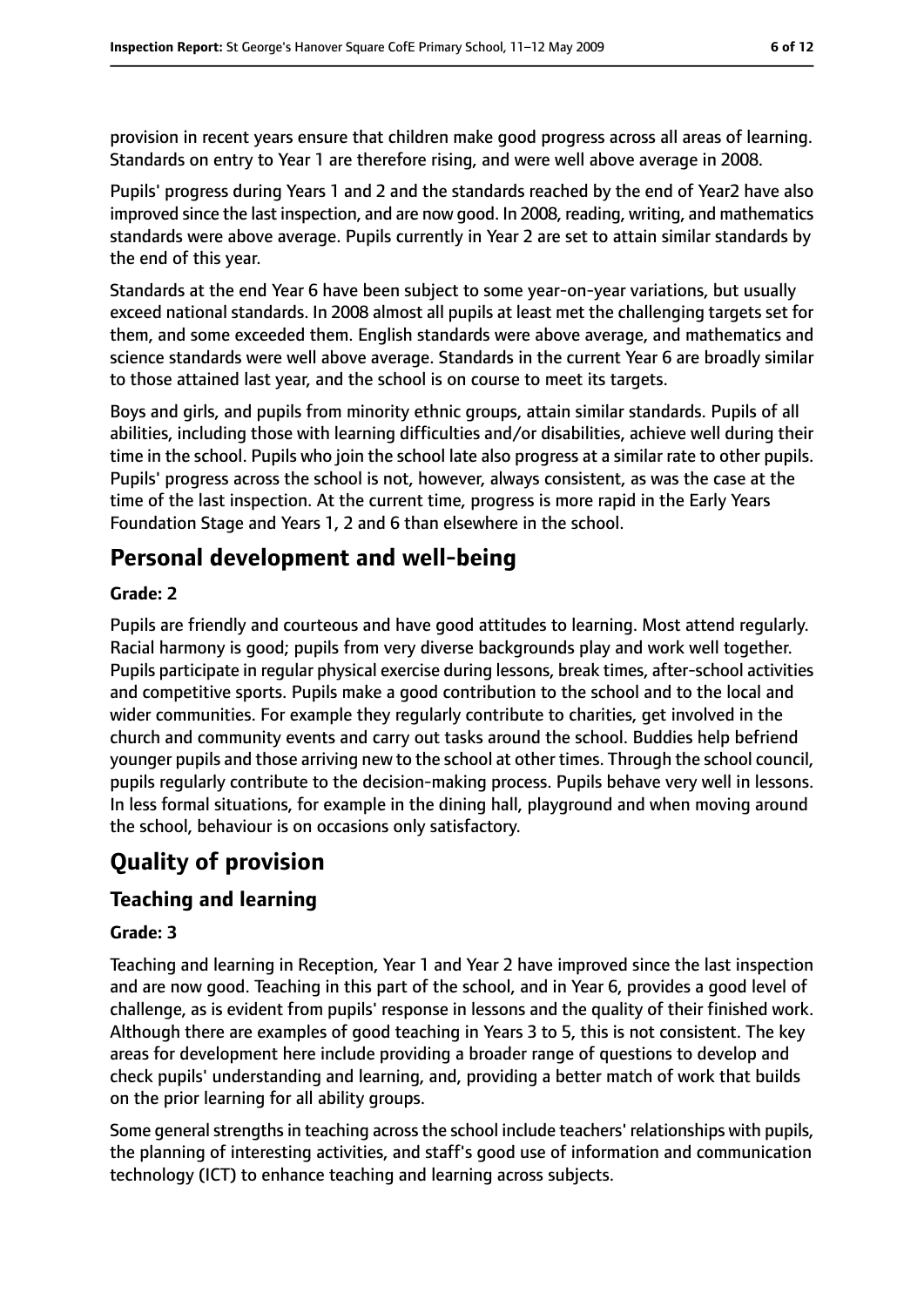Teaching assistants make a satisfactory contribution to pupils' learning during group work. They are less skilled in supporting pupils during whole-class teacher input. The school recognises that more needs to be done to develop all teachers' and teaching assistants' knowledge of best practice in relation to supporting a minority of pupils who are new to learning English. Additional training has already started.

#### **Curriculum and other activities**

#### **Grade: 2**

The curriculum promotes enjoyment and meets pupils' interests and academic needs well. It has a strong focus on developing the basic skills. ICT is used well to support work across subjects. A school priority is to develop further links between subjects across the curriculum. It includes some specialist provision for music and physical education which supports pupils to realise their talents and reach good standards - for example in singing, where the standard is high. The school provides a very good number and range of after-school activities for pupils in all year groups. Pupils are privileged to enjoy an extensive range of visits and visitors to their school. These make an excellent contribution to their enjoyment, and their spiritual, moral, social and cultural development.

#### **Care, guidance and support**

#### **Grade: 3**

Good induction procedures ensure that pupils, including those joining the school late, settle quickly. The school stresses the importance of regular attendance and follows up any unauthorised absences well. Procedures for ensuring health and safety and for vetting staff and safeguarding learners meet government requirements. However, the school was made aware that in a couple of areas procedures need to be reviewed or tightened up. Academic guidance and support for pupils are satisfactory and improving. Increasingly, staff are making effective use of data, pupil-progress targets and pupil-progress conferences to guide pupils towards improving their work. Pupils' involvement in self-assessment and reviewing their own work so as to improve it is as yet underdeveloped.

## **Leadership and management**

#### **Grade: 3**

School leaders ensure that there is a clear focus on pupils' personal development and well-being and raising standards. They have identified appropriate priorities and set challenging targets for pupils. School development planning has improved. Consequently, actions are now detailed and clearly focused, which helps leaders and governors to more readily check the school's progress towards achieving its goals.

Monitoring and evaluation are satisfactory. Although systems are in place to track pupils' termly progress, systems for monitoring pupils' day-to-day work, teaching and learning are not sufficiently robust. The school's lesson observations also lack a sharp focus on evaluating the learning and progress of different ability groups.

Governors are very supportive of the school. They play a key role in helping to challenge the school, and discharge their responsibilities well. Subject and other leaders make a satisfactory contribution to school leadership and are keen to extend their contribution. They appreciate the training and development opportunities offered by the school and local authority.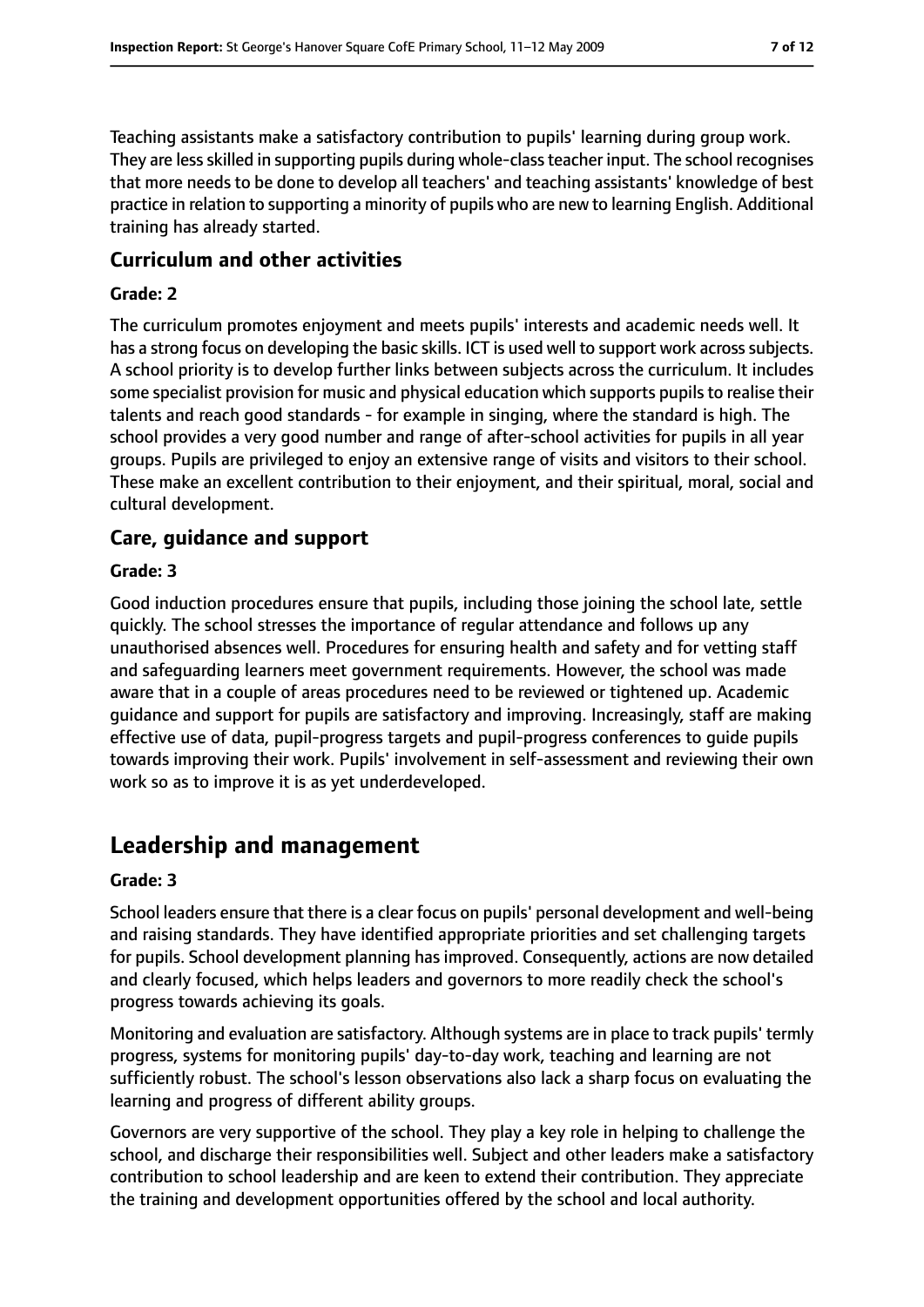Community cohesion is promoted satisfactorily. The school is inclusive and helps pupils to develop a good appreciation of British beliefs and culture, and to respect different religious beliefs and cultures. It has productive links with the church and the local community, and plans are in place to establish links with a nearby school. Links further afield, both in the wider context of the United Kingdom and beyond, are still at the initial planning stage.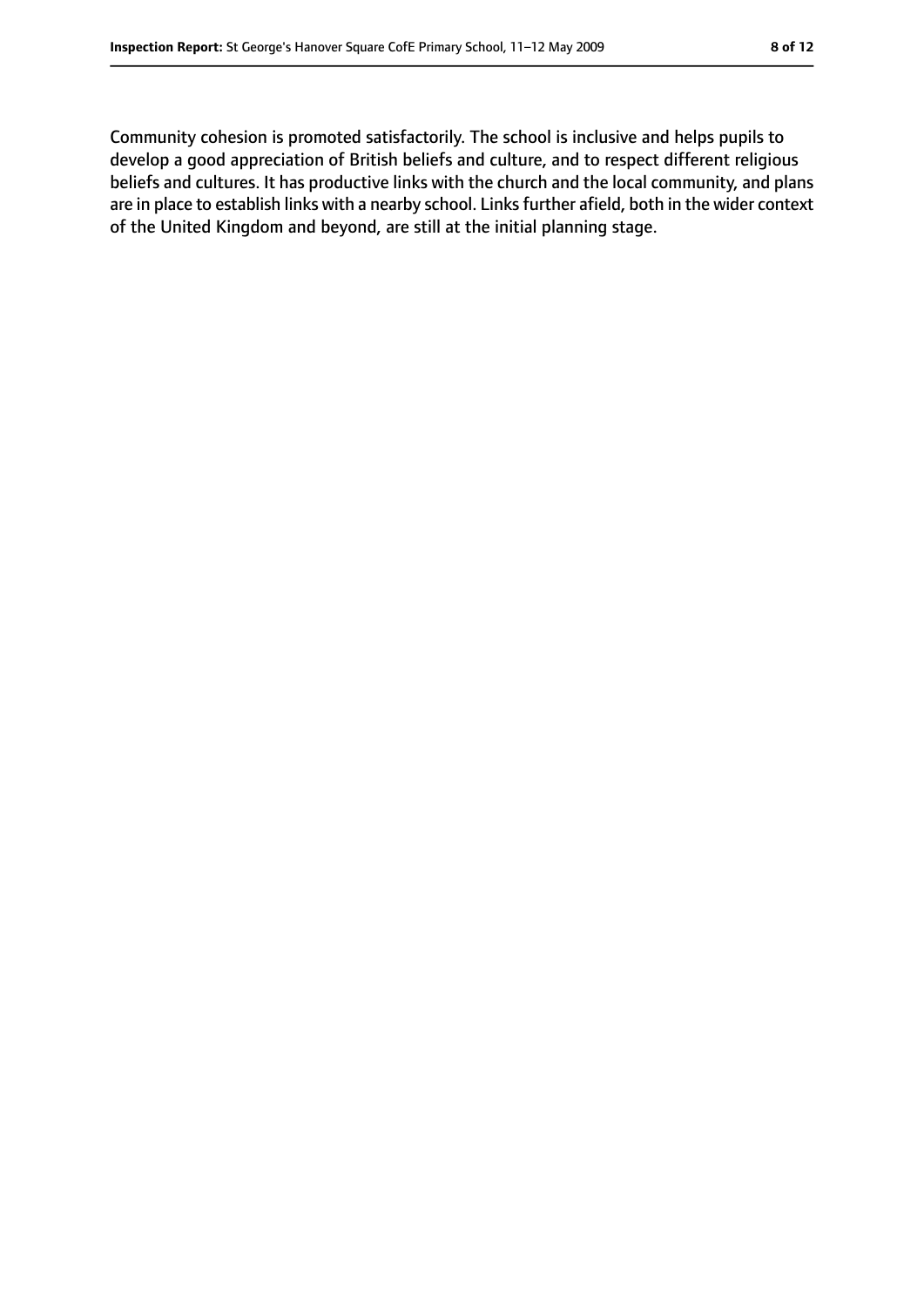**Any complaints about the inspection or the report should be made following the procedures set out in the guidance 'Complaints about school inspection', which is available from Ofsted's website: www.ofsted.gov.uk.**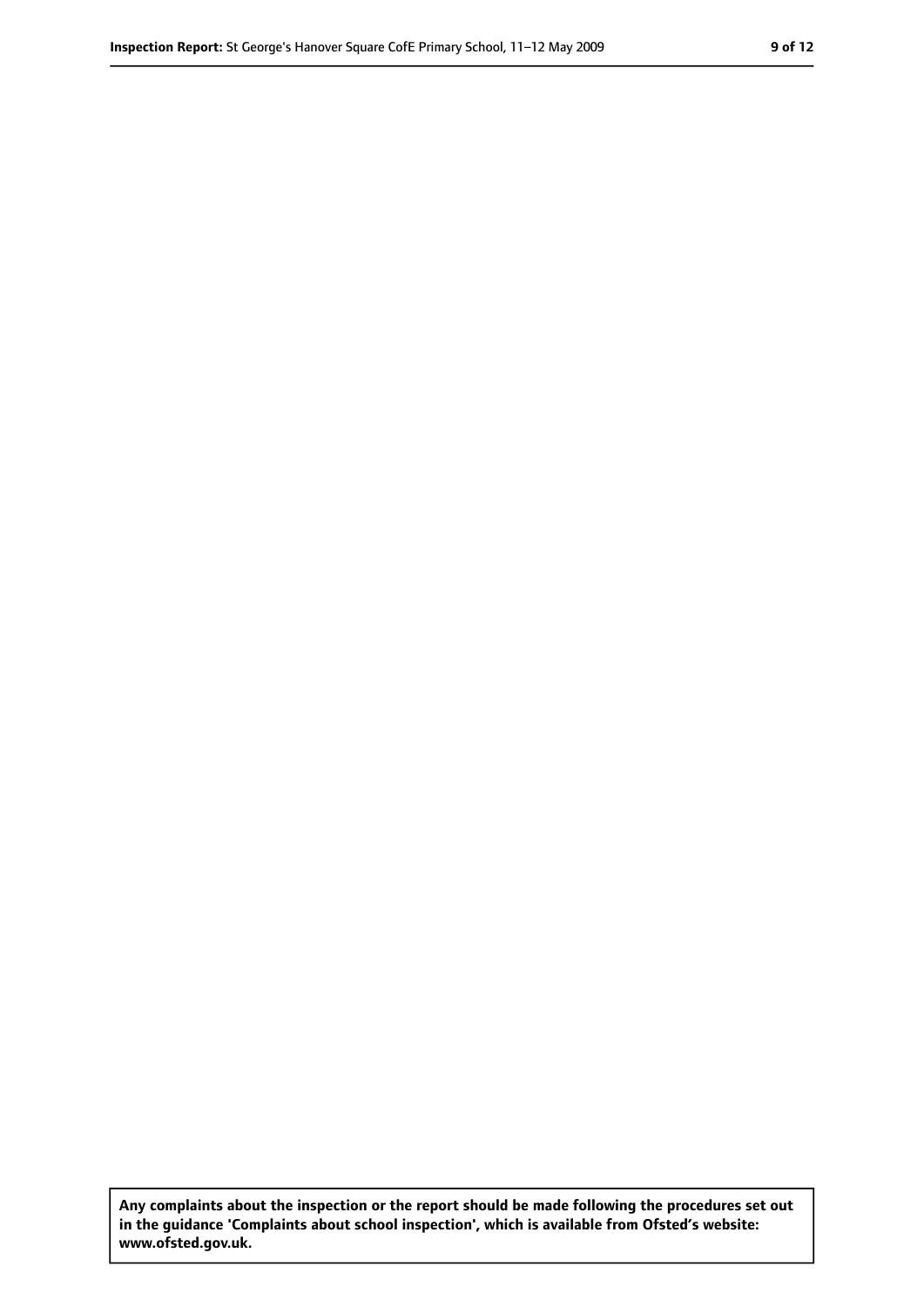# **Inspection judgements**

| Key to judgements: grade 1 is outstanding, grade 2 good, grade 3 satisfactory, and | <b>School</b>  |
|------------------------------------------------------------------------------------|----------------|
| arade 4 inadequate                                                                 | <b>Overall</b> |

#### **Overall effectiveness**

| How effective, efficient and inclusive is the provision of<br>education, integrated care and any extended services in meeting the<br>needs of learners? |     |
|---------------------------------------------------------------------------------------------------------------------------------------------------------|-----|
| Effective steps have been taken to promote improvement since the last<br>inspection                                                                     | Yes |
| How well does the school work in partnership with others to promote learners'<br>well being?                                                            |     |
| The capacity to make any necessary improvements                                                                                                         |     |

## **Effectiveness of the Early Years Foundation Stage**

| How effective is the provision in meeting the needs of children in the<br><b>EYFS?</b>       |  |
|----------------------------------------------------------------------------------------------|--|
| How well do children in the EYFS achieve?                                                    |  |
| How good are the overall personal development and well-being of the children<br>in the EYFS? |  |
| How effectively are children in the EYFS helped to learn and develop?                        |  |
| How effectively is the welfare of children in the EYFS promoted?                             |  |
| How effectively is provision in the EYFS led and managed?                                    |  |

## **Achievement and standards**

| How well do learners achieve?                                                                               |  |
|-------------------------------------------------------------------------------------------------------------|--|
| The standards <sup>1</sup> reached by learners                                                              |  |
| How well learners make progress, taking account of any significant variations<br>between groups of learners |  |
| How well learners with learning difficulties and/or disabilities make progress                              |  |

<sup>&</sup>lt;sup>1</sup>Grade 1 - Exceptionally and consistently high; Grade 2 - Generally above average with none significantly below average; Grade 3 - Broadly average to below average; Grade 4 - Exceptionally low.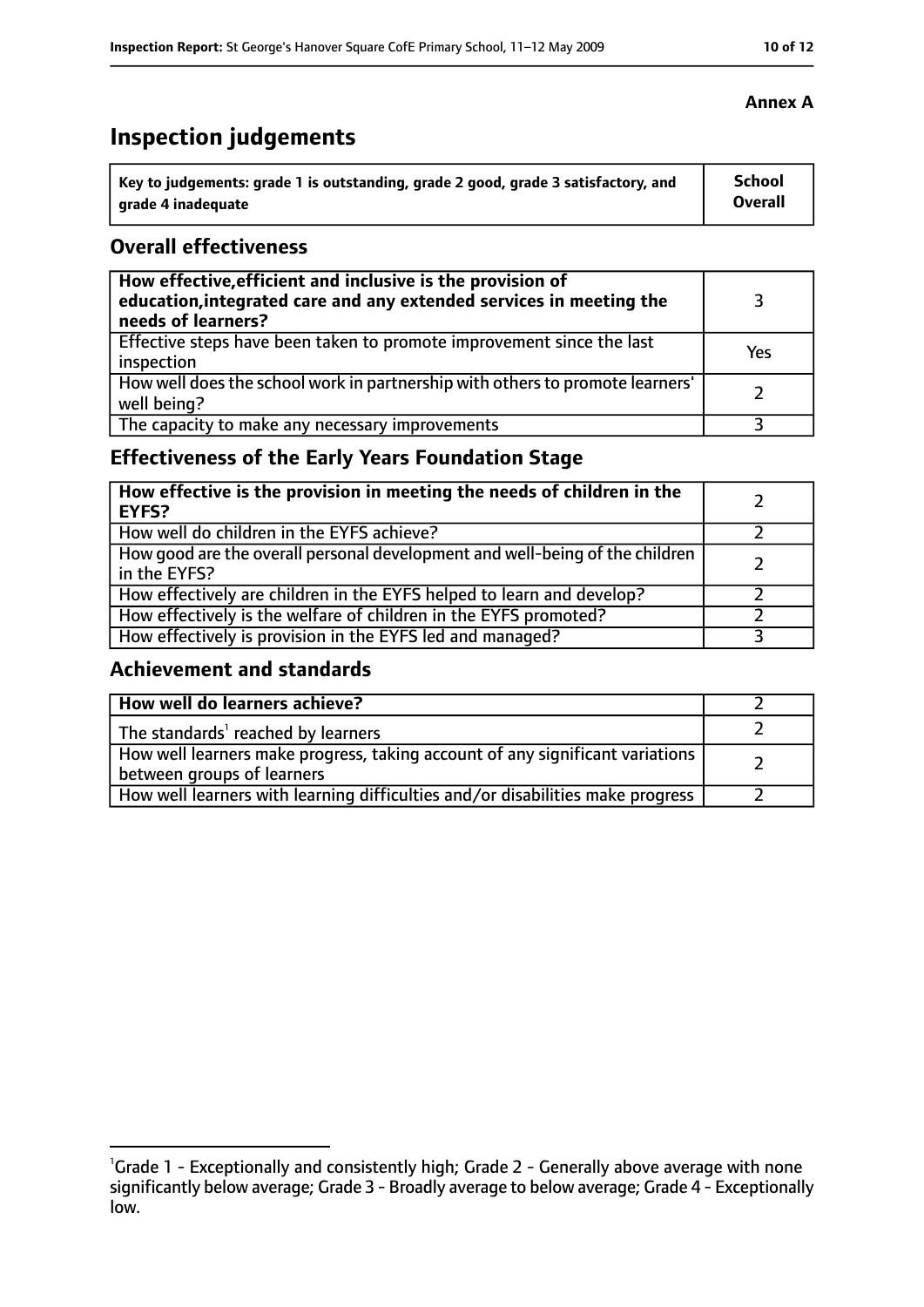# **Personal development and well-being**

| How good are the overall personal development and well-being of the<br>learners?                                 |  |
|------------------------------------------------------------------------------------------------------------------|--|
| The extent of learners' spiritual, moral, social and cultural development                                        |  |
| The extent to which learners adopt healthy lifestyles                                                            |  |
| The extent to which learners adopt safe practices                                                                |  |
| The extent to which learners enjoy their education                                                               |  |
| The attendance of learners                                                                                       |  |
| The behaviour of learners                                                                                        |  |
| The extent to which learners make a positive contribution to the community                                       |  |
| How well learners develop workplace and other skills that will contribute to<br>their future economic well-being |  |

# **The quality of provision**

| How effective are teaching and learning in meeting the full range of<br>learners' needs?                |  |
|---------------------------------------------------------------------------------------------------------|--|
| How well do the curriculum and other activities meet the range of needs and<br>  interests of learners? |  |
| How well are learners cared for, quided and supported?                                                  |  |

## **Leadership and management**

| How effective are leadership and management in raising achievement<br>and supporting all learners?                                              |           |
|-------------------------------------------------------------------------------------------------------------------------------------------------|-----------|
| How effectively leaders and managers at all levels set clear direction leading<br>to improvement and promote high quality of care and education |           |
| How effectively leaders and managers use challenging targets to raise standards                                                                 |           |
| The effectiveness of the school's self-evaluation                                                                                               | 3         |
| How well equality of opportunity is promoted and discrimination eliminated                                                                      |           |
| How well does the school contribute to community cohesion?                                                                                      | 3         |
| How effectively and efficiently resources, including staff, are deployed to<br>achieve value for money                                          | 3         |
| The extent to which governors and other supervisory boards discharge their<br>responsibilities                                                  |           |
| Do procedures for safequarding learners meet current government<br>requirements?                                                                | Yes       |
| Does this school require special measures?                                                                                                      | No        |
| Does this school require a notice to improve?                                                                                                   | <b>No</b> |